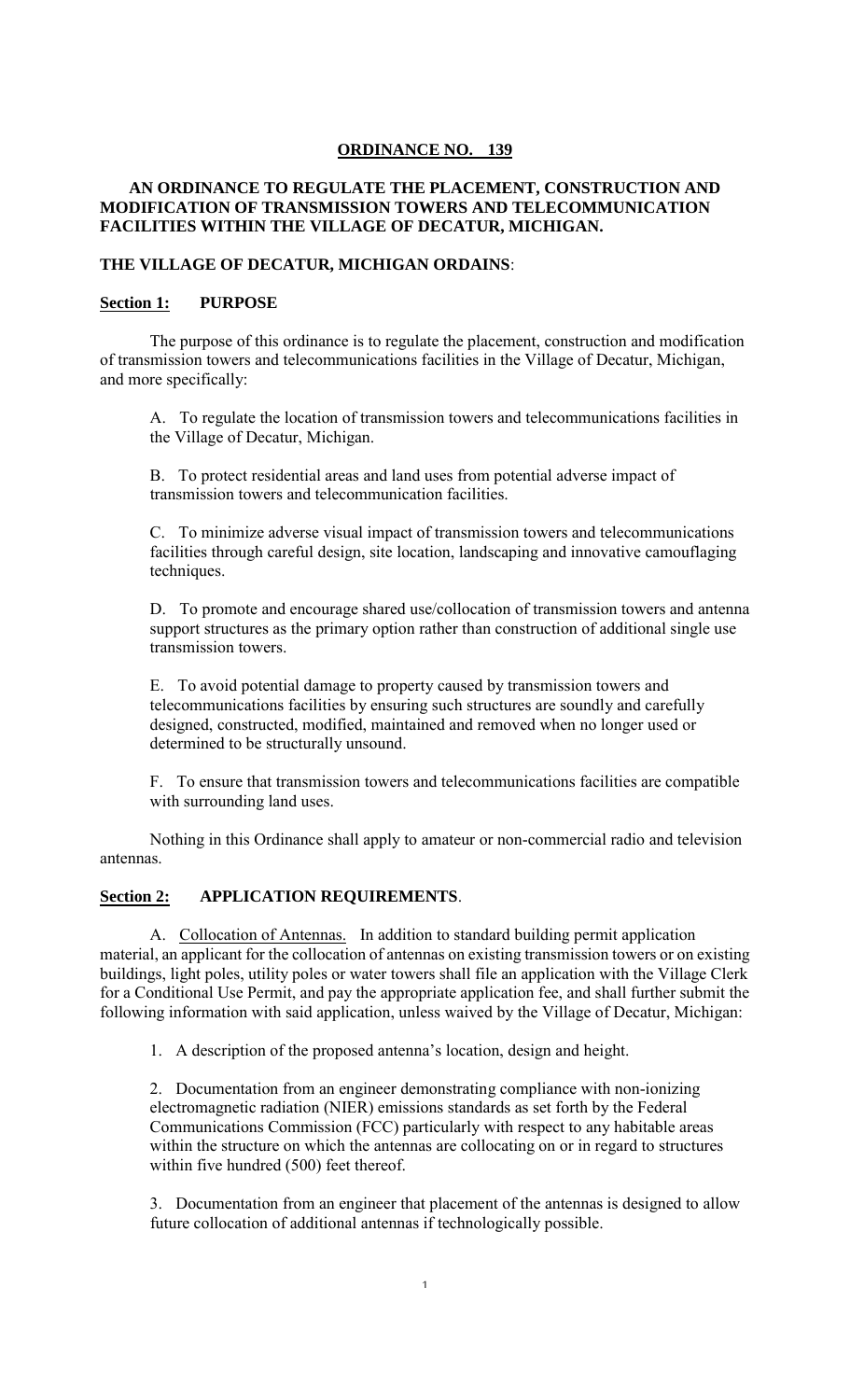4. Documentation from an engineer that the antenna and related facilities will not produce sound or designs showing how the sound is to be effectively muffled and reduced.

5. Plans showing the necessary easements or rights-of-way for connection to utilities, and for vehicle access.

6. Documents showing that necessary easements have been obtained.

7. If ancillary facilities will be located on the ground, a site plan setting forth the dimensions of the site, together with the locations of the ancillary facilities, and proposed and existing landscaping, including type, spacing, and size.

8. Documents showing that the Federal Aviation Administration (FAA) has reviewed and approved the proposal. If FAA approval requires any changes involving increased height or additional lighting other than as initially approved, then a new application will need to be submitted, reviewed and approved.

9. The names, addresses, and telephone numbers of all owners of other transmission towers or usable antenna support structures within a one (1) mile radius of the proposed antenna location, including towers or support structures located within or outside the corporate limits of the Village of Decatur, Michigan.

10. An affidavit attesting to the fact that the applicant made diligent, but unsuccessful efforts to collocate the applicant's antennas on transmission towers or usable antenna support structures owned by others located within a one (1) mile radius of the proposed antenna location, regardless of whether said towers or support structures are located within or outside the corporate limits of the Village of Decatur, Michigan.

11. Written technical evidence from an engineer(s) setting forth the reasons that the proposed antenna cannot be collocated on another transmission tower or usable antenna support structure located within a one (1) mile radius of the proposed antenna location, regardless of whether said towers or support structures are located within or outside the corporate limits of the Village of Decatur, Michigan.

12. Each application to allow collocation of antennas shall include a written statement from an engineer(s) that the construction and placement and proposed use of the antennas will not interfere with public safety communications and usual and customary transmission or reception of radio, television, or other communications service enjoyed by adjacent residential and non-residential properties.

 B. Installation, Construction, or Increasing the Height of Transmission Tower. In addition to standard building permit application material, an applicant seeking to construct, install or increase the height of a transmission tower shall file an application with the Village Clerk for a Conditional Use Permit, and pay the appropriate application fee, and shall further submit the following information with said application, unless waived by the Village of Decatur, Michigan:

1. A description of the proposed transmission tower location, design and height.

2. The capacity of the transmission tower in terms of the number and type of antennas it is designed to accommodate.

3. Documentation from an engineer demonstration compliance with non-ionizing electromagnetic radiation (NIER) emissions standards as set forth by the Federal Communications Commission (FCC).

4. A signed agreement stating that the applicant will allow collocation with other users,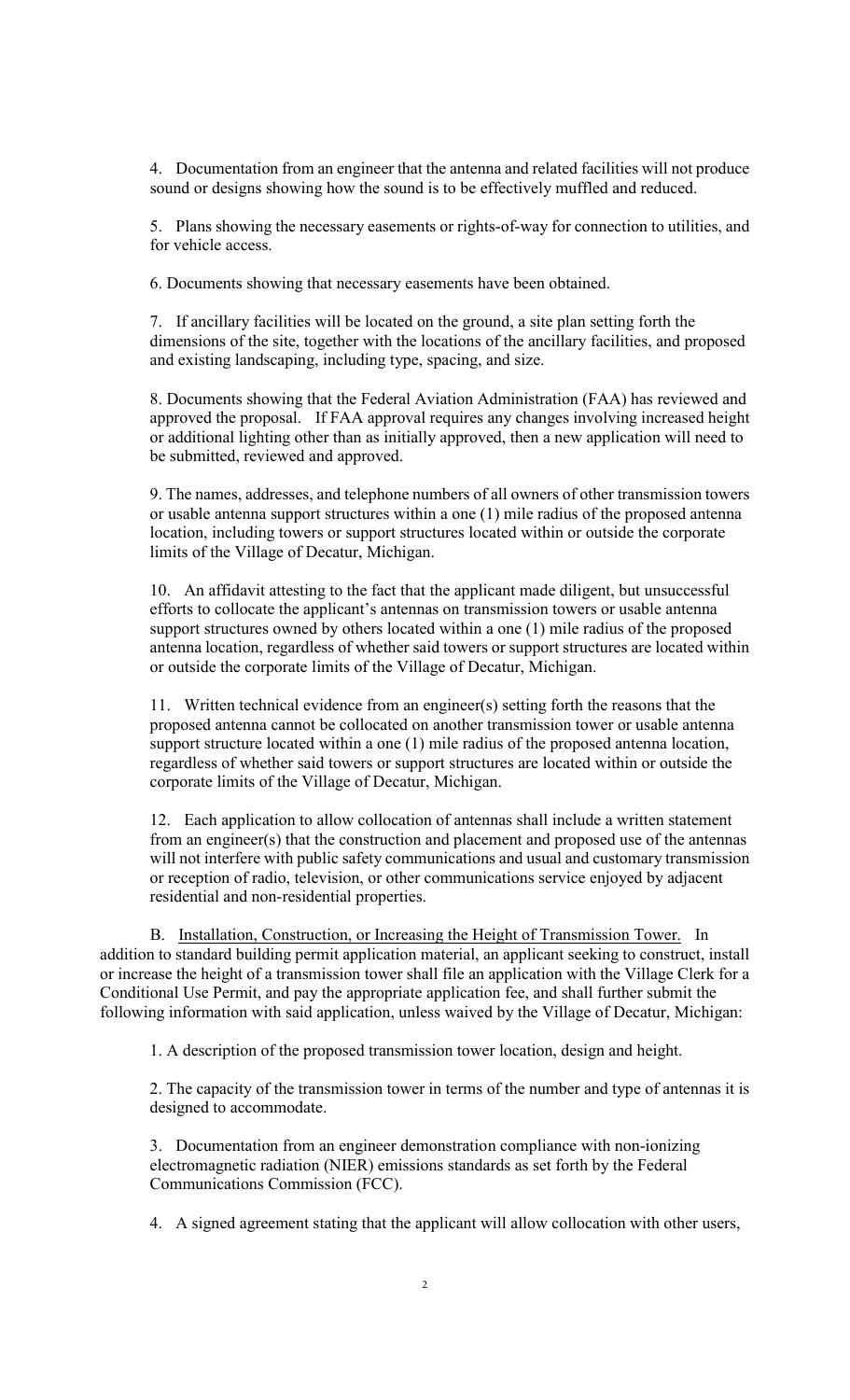provided all safety, structural and technological requirements are met. This agreement shall also state any future owners or operators of the transmission tower will allow collocation on the transmission tower.

5. Documentation from an engineer that the ancillary facilities will not produce sound or setting forth designs showing how the sound is to be effectively muffled and reduced.

6. A site setting forth the dimensions of the site, together with the location of the tower, related equipment, fencing, rights of way, utility easements, and proposed and existing landscaping, including type, spacing and size.

7. Documents showing that necessary easements have been obtained.

8. Documents showing that the Federal Aviation Administration (FAA) has reviewed and approved the proposal. If FAA approval requires any changes involving increased height or additional lighting other than as initially approved, then a new application will need to be submitted, reviewed and approved.

9. The names, addresses and telephone numbers of all owners of other transmission towers or usable antenna support structures within a one (1) mile radius of the proposed new transmission tower site, including towers or support structures located within or outside the corporate limits of the Village of Decatur, Michigan.

10. An affidavit attesting to the fact that the applicant made diligent, but unsuccessful efforts to install or collocate the applicant's telecommunications facilities on transmission towers or usable antenna support structures owned by other persons and located within a one (1) mile radius of the proposed transmission tower site, regardless of whether said towers or support structures are located within or outside the corporate limits of the Village of Decatur, Michigan.

11. Written, technical evidence from an engineer(s) setting forth the reasons that the proposed transmission tower or telecommunications facilities cannot be installed or collocated on another transmission tower or usable antenna support structure located within a one (1) mile radius of the proposed transmission tower site, regardless of whether said towers or support structures are located within or outside the corporate limits of the Village of Decatur, Michigan.

12. Each application to allow construction of a transmission tower shall include a written statement from an engineer(s) that the construction and placement of the transmission tower will not interfere with the public safety communications and the usual customary transmission or reception of radio, television, or other communications service enjoyed by adjacent residential and non-residential properties.

#### **Section 3: CONDITIONAL USE PERMIT**.

No placement, construction, or modification of transmission towers and telecommunication facilities shall occur until a Conditional Use Permit as provided in the Village of Decatur, Michigan's Zoning Ordinance has been granted by the Village of Decatur, Michigan.

# **Section 4: STANDARDS FOR TRANSMISSION TOWERS AND ANTENNAS**

Installation, construction or modification of all transmission towers and antennas shall comply with the following standards, unless waived by the Village of Decatur, Michigan, as set forth in its Conditional Use Permit.

A. Separation Between Transmission Towers. No transmission tower may be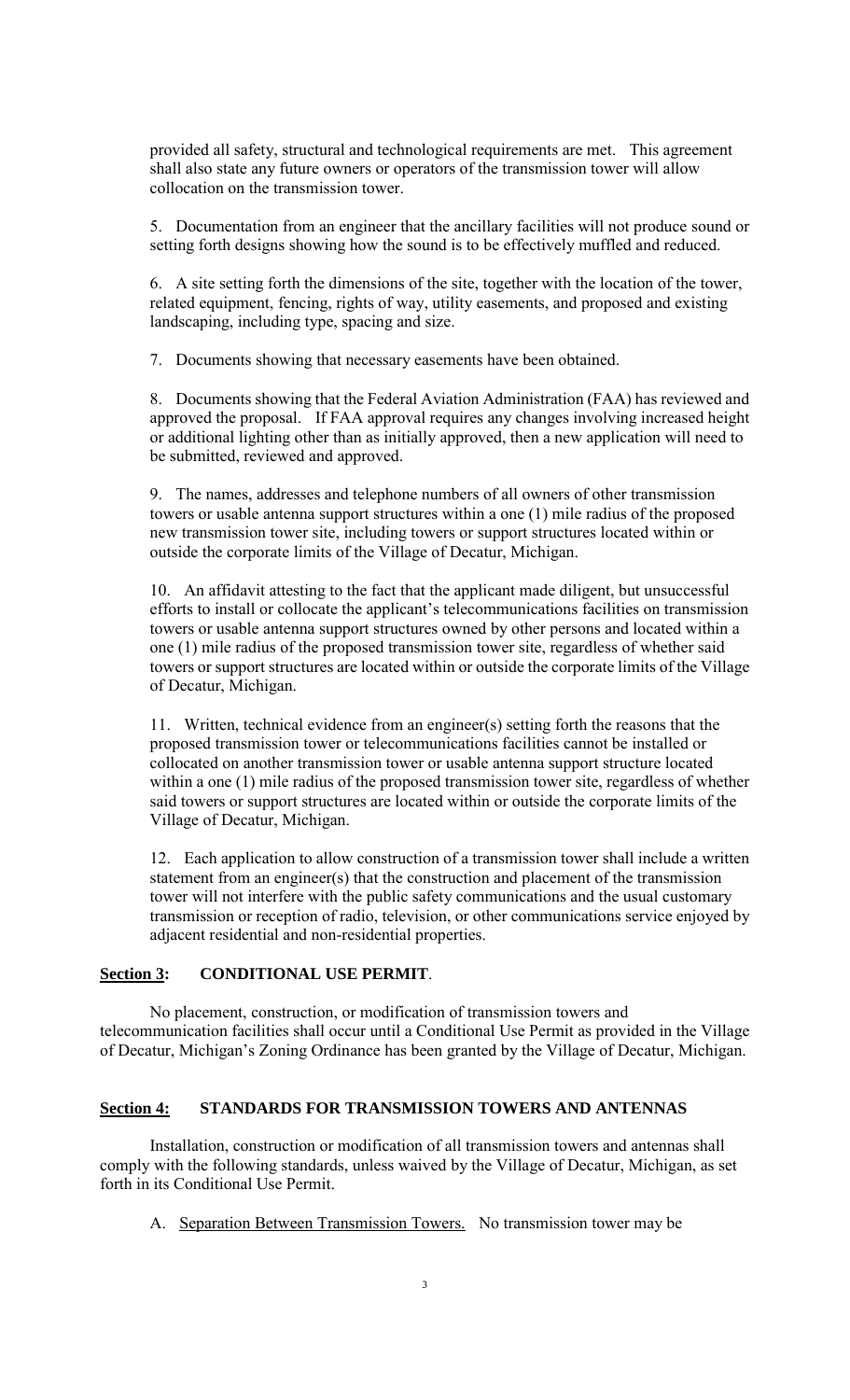constructed within one (1) mile of any existing transmission tower. Tower separation shall be measured by following a straight line from the portion of the base of the proposed transmission tower which is closest to the base of any pre-existing transmission tower.

B. Location of Transmission Towers. Transmission towers and related telecommunication facilities may only be located on Village owned property located within the corporate limits of the Village of Decatur, Michigan or upon property which is zoned as an Industrial District in the Village of Decatur's Zoning Ordinance.

C. Collocation. New transmission towers shall be designed to accommodate collocation of additional providers.

1. New transmission towers of a height of one hundred and fifty feet (150) or more shall be designed to accommodate collocation of a minimum of two additional providers either outright or through future modification to the transmission tower.

2. New transmission towers of a height of at least sixty (60) feet and no more than one hundred (100) feet shall be designed to accommodate collocation of a minimum of one additional provider either outright or through future modification to the transmission tower.

D. Display. No signs, striping, graphics or other attention getting devices are permitted on the transmission tower or ancillary facilities except for warning and safety signs with a surface area of no more than three (3) square feet. Such signs shall be affixed to a fence or ancillary facility and the number of signs is limited to no more than two (2).

### **Section 5: STANDARDS FOR ANCILLARY FACILITIES**

All ancillary facilities must be located underground to the maximum extent technology allows, unless a waiver is obtained.

# **Section 6: REMOVAL OF FACILITIES**

A. All transmission towers, antennas, transmission tower substructures and ancillary facilities shall be removed within six (6) months of the time that the facilities have ceased being used to transmit, receive or relay voice and data signals to or from wireless communication devices, or from the time that same have been determined by an engineer to be structurally unsound. The responsibility to remove shall be born by the owner and operator of the tower, antenna, substructure or facility and by the real property owner upon which the tower, antenna, substructure or facility is located. The site must be restored to the extent possible with appropriate landscaping to its pre-transmission tower appearance. The Village of Decatur, Michigan may grant one (1), six (6) month extension where a written request has been filed, within the initial six (6) month period, to reuse the transmission tower or antennas, or to restore same to a structurally sound condition.

B. The Village of Decatur may require satisfactory performance guarantees or the posting of a bond before a building permit is issued to ensure removal of the transmission tower, substructure or antennas after the facility is no longer being used.

### **Section 7: ADDITIONAL FEES AND COSTS**.

The Village of Decatur may require an additional fee sufficient to recover all of the Village's costs in retaining consultants to verify statements made in conjunction with the permit application, to the extent that verification requires telecommunications expertise. This amount